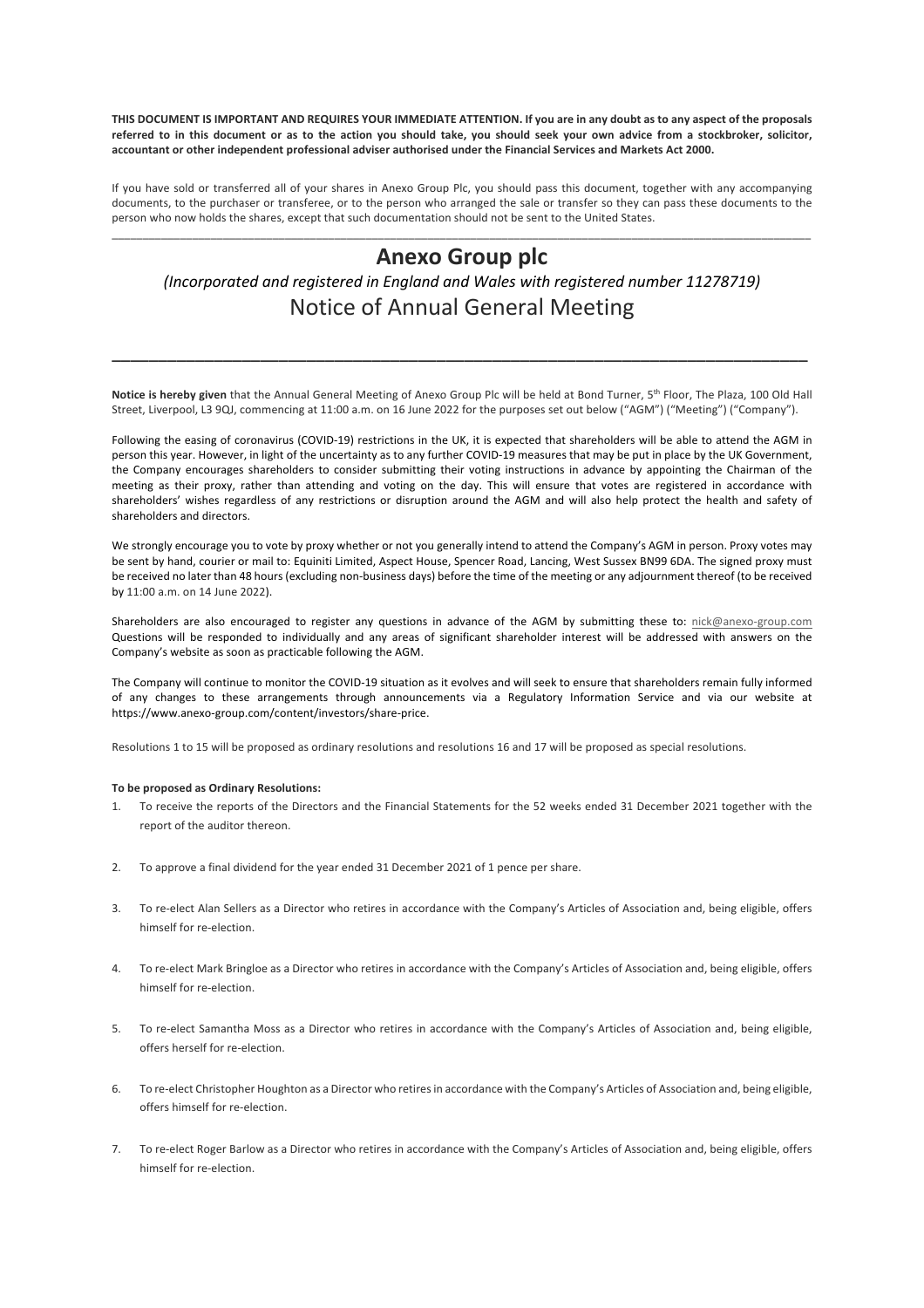- 8. To re-elect Richard Pratt as a Director who retires in accordance with the Company's Articles of Association and, being eligible, offers himself for re-election.
- 9. To re-elect Saki Riffner as a Director who retires in accordance with the Company's Articles of Association and, being eligible, offers himself for re-election.
- 10. To re-elect Dawn O'Brien as a Director who retires in accordance with the Company's Articles of Association and, being eligible, offers himself for re-election.
- 11. To elect Julian Addison as a Director who has been appointed since the last Annual General Meeting in accordance with the Company's Articles of Association.
- 12. To elect Michael Branigan as a Director who has been appointed since the last Annual General Meeting in accordance with the Company's Articles of Association.
- 13. To re-appoint RSM UK Audit LLP as auditor of the Company to hold office until the conclusion of the next general meeting at which accounts are laid before the Company.
- 14. To authorise the Directors to determine the fees payable to the auditor.
- 15. To resolve that, in accordance with section 551 of the Companies Act 2006, the Directors be generally and unconditionally authorised to exercise all powers of the Company to allot shares and to grant rights to subscribe for or to convert any security into shares up to an aggregate nominal amount of £39,330 comprising:
	- (a) an aggregate nominal amount of £19,665 (whether in connection with the same offer or issue as under (b) below or otherwise); and
	- (b) an aggregate nominal amount of £19,665 in the form of equity securities (as defined in section 560 of the Companies Act 2006) in connection with an offer or issue by way of rights, open for acceptance for a period fixed by the Directors, to holders of ordinary shares (other than the Company) on the register on any record date fixed by the Directors in proportion (as nearly as may be) to the respective number of ordinary shares deemed to be held by them, subject to such exclusions or other arrangements as the Directors may deem necessary or expedient in relation to fractional entitlements, legal or practical problems arising in any overseas territory, the requirements of any regulatory body or stock exchange or any other matter whatsoever.

This authority shall expire (unless previously varied as to duration, revoked or renewed by the Company in a general meeting) on the date that is 15 months from the date of the Annual General Meeting or, if earlier, at the conclusion of the Annual General Meeting of the Company in 2023 except that the Company may before such expiry make any offer or agreement which would or might require shares to be allotted or such rights to be granted after such expiry and the Directors may allot shares or grant such rights in pursuance of such offer or agreement as if the authority conferred by this resolution had not expired.

### **To be proposed as Special Resolutions:**

- 16. To resolve that the Directors be empowered pursuant to section 570 of the Companies Act 2006 to allot equity securities (as defined in section 560 of that Act) for cash pursuant to the general authority conferred on them by resolution 16 and/or to sell equity securities held as treasury shares for cash pursuant to section 727 of the Companies Act 2006, in each case as if section 551 of that Act did not apply to any such allotment or sale, provided that this power shall be limited to:
	- (a) any such allotment and/or sale of equity securities in connection with an offer or issue by way of rights or other pre-emptive offer or issue, open for acceptance for a period fixed by the Directors, to holders of ordinary shares (other than the Company) on the register on any record date fixed by the Directors in proportion (as nearly as may be) to the respective number of ordinary shares deemed to be held by them, subject to such exclusions or other arrangements as the Directors may deem necessary or expedient in relation to fractional entitlements, legal or practical problems arising in any overseas territory, the requirements of any regulatory body or stock exchange or any other matter whatsoever; and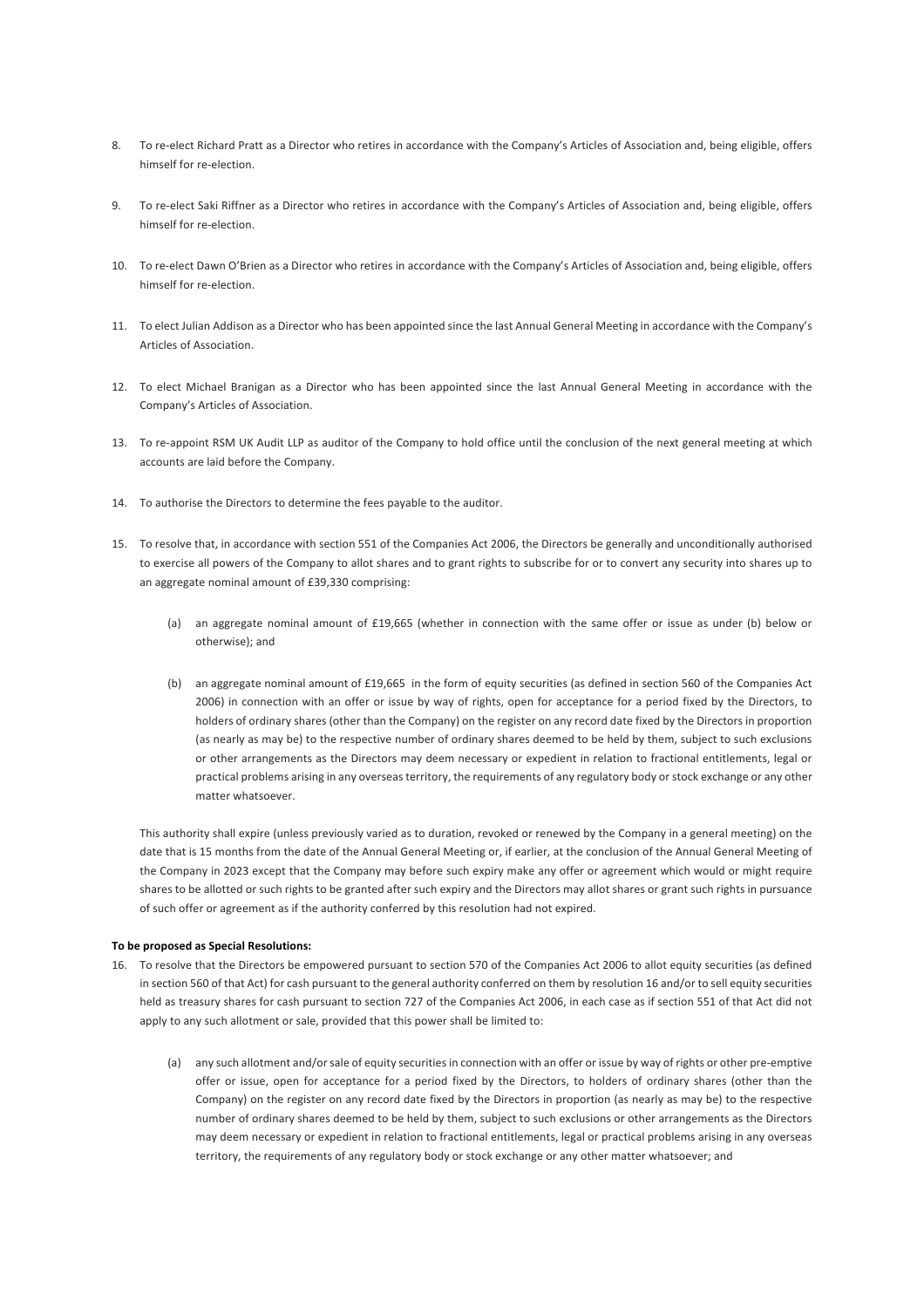(b) any such allotment and/or sale, otherwise than pursuant to paragraph (a) above, of equity securities having, in the case of ordinary shares, an aggregate nominal value or, in the case of other equity securities, giving the right to subscribe for or convert into ordinary shares having an aggregate nominal value, not exceeding £5,900.

This authority shall expire (unless previously revoked or renewed by the Company in a general meeting) at such time as the general authority conferred on the Directors by resolution 16 expires, except that the Company may before such expiry make any offer or agreement which would or might require equity securities to be allotted or equity securities held as treasury shares to be sold after such expiry and the Directors may allot equity securities and/or sell equity securities held as treasury shares in pursuance of such an offer or agreement as if the power conferred by this resolution had not expired.

- 17. To resolve that the Company be and is generally and unconditionally authorised to make market purchases (within the meaning of section 693(4) of the Companies Act 2006) of its ordinary shares of 0.05 pence each provided that in doing so it:
	- (a) purchases no more than in aggregate 11,799,029 ordinary shares;
	- (b) pays not less than 0.05 pence (excluding expenses) per ordinary share; and
	- (c) pays a price per share that is not more (excluding expenses) per ordinary share than the higher of:
		- (i) 5% above the average of the middle market quotations for the ordinary shares as derived from the Daily Official List for the five business days immediately before the day on which it purchases that share; and
		- (ii) the higher of the price of the last independent trade and the highest current independent bid on the market where the purchase is carried out.

This authority shall expire at the conclusion of the Company's next Annual General Meeting or within 15 months from the date of passing of this resolution (whichever is the earlier), but the Company may if it agrees to purchase ordinary shares under this authority before it expires, complete the purchase wholly or partly after this authority expires.

By Order of the Board

## **ONE Advisory Limited**

Company Secretary

201 Temple Chambers 3-7 Temple Avenue London EC4Y 0DT

24 May 2022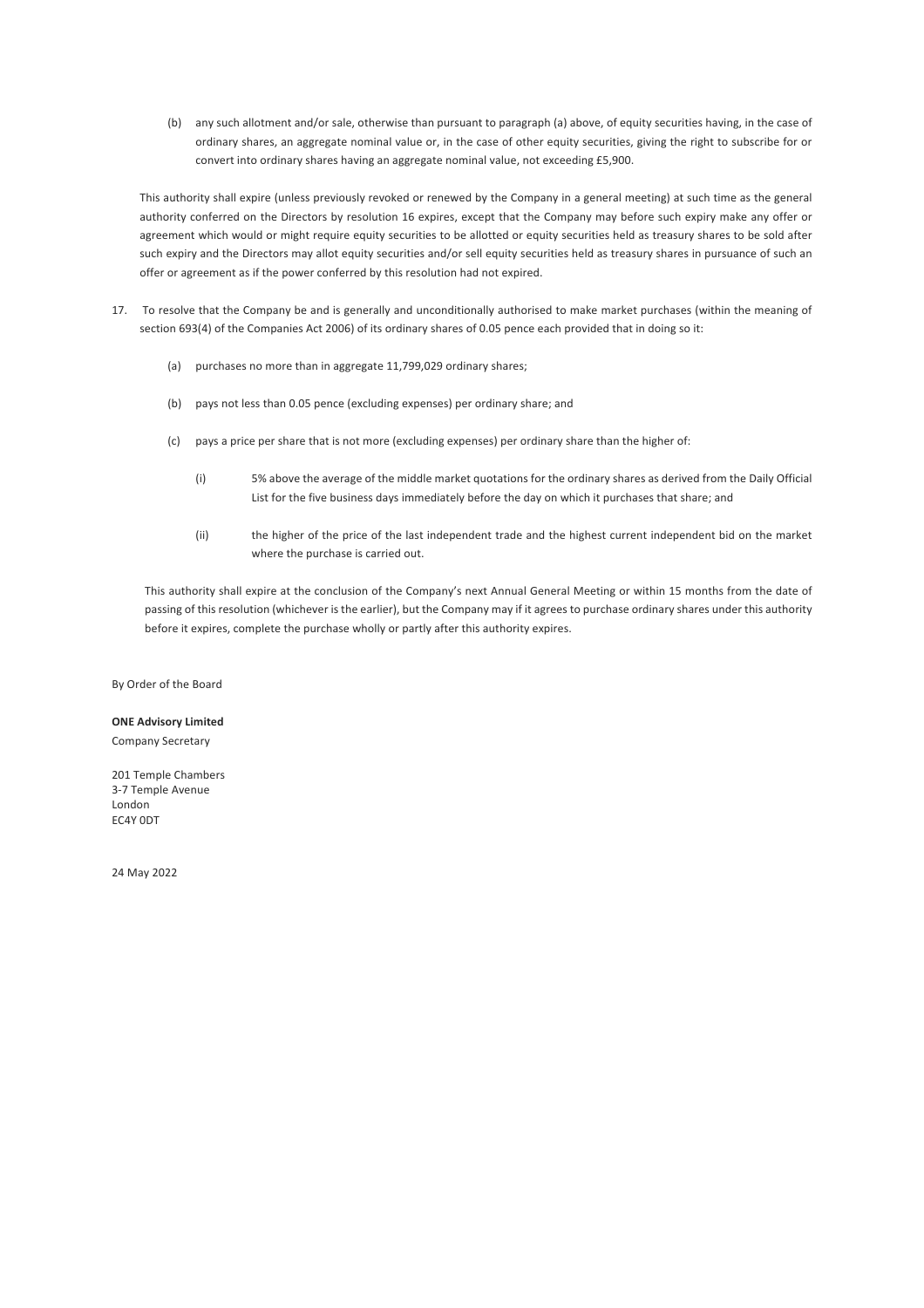#### **Notes**

- **1. As explained above, shareholders are able to attend in person, however, it is advised that you appoint the Chairman of the Annual General Meeting to act as your proxy in accordance with the procedure set out in the notes below. Any changes to the proposed format of the Annual General Meeting will be outlined on the Company's website. A shareholder can appoint the Chairman of the meeting or anyone else to be their proxy at the meeting. Shareholders are encouraged to appoint the Chairman of the meeting to be his/her proxy at the meeting, rather than attending and voting on the day. This will ensure that votes are registered in accordance with shareholders' wishes regardless of any restrictions or disruption around the AGM and will also help protect the health and safety of shareholders and directors.**
- 2. Pursuant to regulation 41 of the Uncertificated Securities Regulations 2001, the Company gives notice that only those shareholders included in the register of members of the Company at 6.30 p.m. on 14 June 2022 or, if the Meeting is adjourned, in the register of members at 6:30 p.m. on the day that is two business days before the day of any adjourned Meeting, will be entitled to attend and to vote at the Annual General Meeting in respect of the number of shares registered in their names at that time. Changes to entries on the share register after 6:30 p.m. on 14 June 2022, or, if the Meeting is adjourned, in the register of members at 6:30 p.m. on the day that is two business days before the day of any adjourned Meeting, will be disregarded in determining the rights of any person to attend or vote at the Annual General Meeting.
- 3. A member entitled to attend and vote at the Annual General Meeting convened by this Notice is entitled to appoint one or more proxies to attend, speak and vote in his or her stead. A proxy need not be a member of the Company. If a member wishes his proxy to speak on his behalf at the Meeting, he will need to appoint his own choice of proxy (who is not the Chairman) and give instructions directly to the proxy. The completion and return of a form of proxy (or any CREST Proxy Instruction (as defined in Note 8)) will enable a shareholder to vote at the Annual General Meeting without having to be present at the Meeting but will not preclude him from attending the Meeting and voting in person if he should subsequently decide to do so.
- 4. In the case of joint registered holders, the signature of one holder will be accepted and the vote of the senior who tenders a vote, whether in person or proxy, shall be accepted to the exclusion of the votes of the other joint holders. For this purpose, seniority shall be determined by the order in which the names stand on the register of members in respect of the relevant joint holding.
- 5. A "Vote Withheld" is not a vote at law, which means that the vote will not be counted in the proportion of votes "For" or "Against" the relevant resolution. A shareholder who does not give any voting instructions in relation to a resolution should note that his proxy will have the authority to vote or withhold a vote on that resolution as he thinks fit. A proxy will also have authority to vote or to withhold a vote on any other business (including amendments to resolutions) which is properly put before the Annual General Meeting, as he thinks fit.
- 6. A member may appoint more than one proxy provided each proxy is appointed to exercise rights attached to different shares. A member may not appoint more than one proxy to exercise rights attached to any one share. If you wish to appoint the Chairman as one of your multiple proxies, insert "Chairman of the Meeting" in the box which is used to identify the name of the proxy on the form of proxy. To appoint a proxy or proxies shareholders must: (a) complete a form of proxy, sign it and return it, together with the power of attorney or other authority (if any) under which it is signed, to the Company's registrars, Equiniti Limited, Aspect House, Spencer Road, Lancing, West Sussex BN99 6DA; (b) complete a CREST Proxy Instruction (as set out in paragraph 7 below); or (c) register the appointment of a proxy electronically at www.sharevote.co.uk (see paragraph 9 below), in each case so that it is received no later than 11:00 a.m. on 14 June 2022. To appoint more than one proxy, you will need to complete a separate form of proxy in relation to each appointment. A form of proxy for use in connection with the Annual General Meeting is enclosed with this document. If you do not have a form of proxy and believe that you should, please contact the Company's registrars, Equiniti Limited on 0371 384 2030 (or, if calling from overseas, on +44 121 415 7047) or at Equiniti Limited, Aspect House, Spencer Road, Lancing, West Sussex BN99 6DA.
- 7. To be valid, the enclosed form of proxy must be lodged with Equiniti Limited, Aspect House, Spencer Road, Lancing Business Park, West Sussex, BN99 6DA not later than 48 hours before the time appointed for the holding of the Annual General Meeting or at any adjournment thereof. CREST members who wish to appoint a proxy or proxies by utilising the proxy appointment service may do so for the Annual General Meeting and any adjournment(s) of the Meeting by using the procedures described in the CREST Manual (available via www.euroclear.com). CREST personal members or other CREST sponsored members (and those CREST members who have appointed a voting service provider) should refer to their CREST sponsor or voting service provider, who will be able to take the appropriate action on their behalf.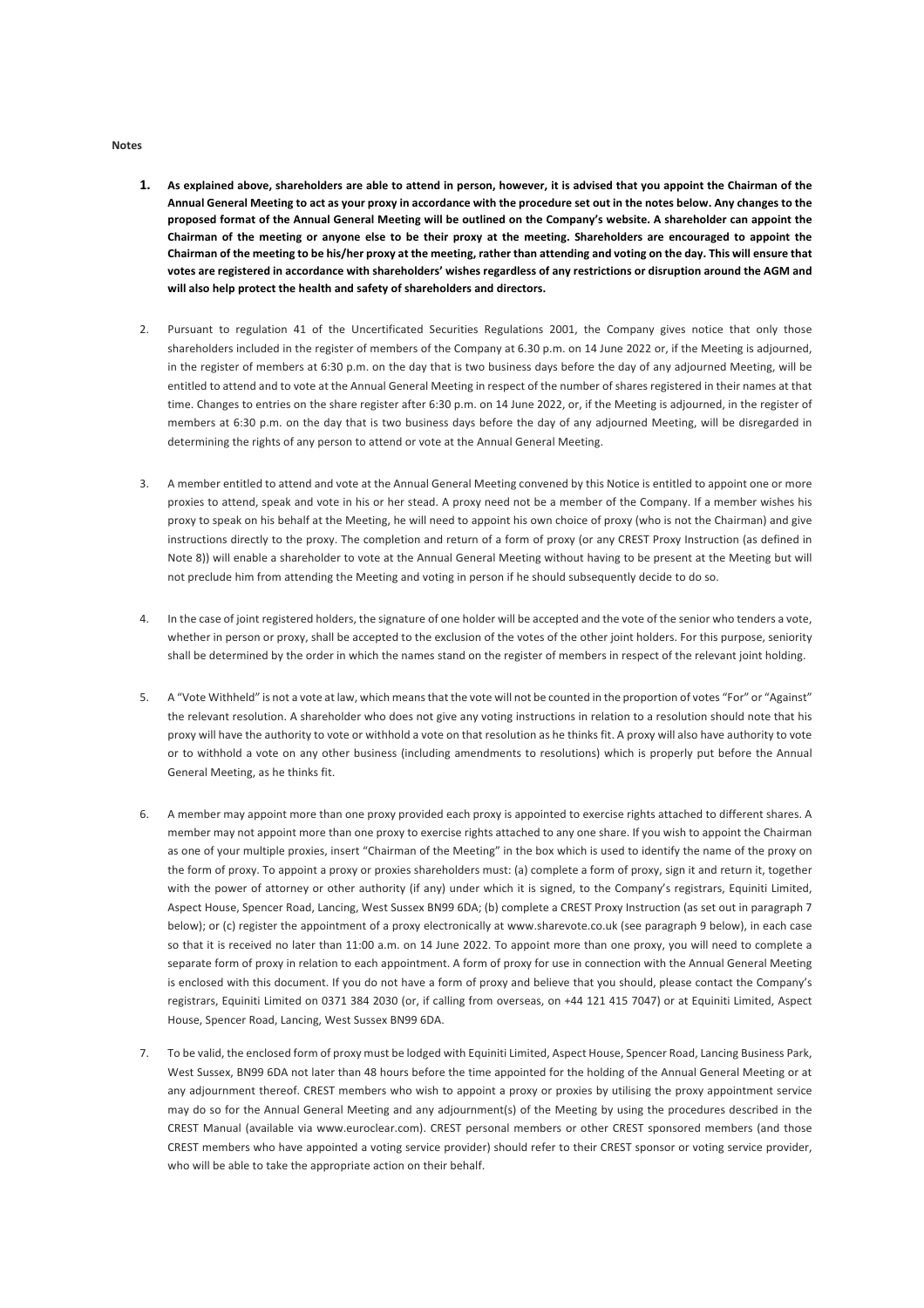8. In order for a proxy appointment or instruction made by means of CREST to be valid, the appropriate CREST message (a "CREST Proxy Instruction") must be properly authenticated in accordance with Euroclear UK & Ireland Limited's ("Euroclear") specifications and must contain the information required for such instructions, as described in the CREST Manual. The message (regardless of whether it relates to the appointment of a proxy, the revocation of a proxy appointment or to an amendment to the instruction given to a previously appointed proxy) must, in order to be valid, be transmitted so as to be received by Equiniti (ID RA19) by the last time(s) for receipt of proxy appointments specified above. For this purpose, the time of receipt will be taken to be the time (as determined by the timestamp applied to the message by the CREST Applications Host) from which Equiniti is able to retrieve the message by enquiry to CREST in the manner prescribed by CREST. After this time, any change of instructions to proxies appointed through CREST should be communicated to the appointee through other means.

CREST members (and, where applicable, their CREST sponsors or voting service providers) should note that Euroclear does not make available special procedures in CREST for any particular messages. Normal system timings and limitations will therefore apply in relation to the input of CREST Proxy Instructions. It is the responsibility of the CREST member concerned to take (or if the CREST member is a CREST personal member or sponsored member or has appointed a voting service provider, to procure that his CREST sponsor or voting service provider takes) such action as shall be necessary to ensure that a message is transmitted by means of the CREST system by any particular time. In this connection, CREST members (and, where applicable, their CREST sponsors or voting service providers) are referred, in particular, to those sections of the CREST Manual concerning practical limitations of the CREST system and timings.

The Company may treat as invalid a CREST Proxy Instruction in the circumstances set out in Regulation 35(5)(a) of the Uncertificated Securities Regulations 2001.

- 9. You may, if you wish, register the appointment of a proxy electronically by visiting www.sharevote.co.uk. To use this service you will need your Voting ID, Task ID and Shareholder Reference Number printed on the accompanying form of proxy. Full details of the procedure are given on the website at www.sharevote.co.uk. Alternatively, shareholders who have already registered with Equiniti's online portfolio service, Shareview, can vote by logging on to their portfolio at www.shareview.co.uk using your usual user ID and password. Once logged in simply click "view" on the "My Investments page, click on the link to vote, and then follow the on screen instructions. Such votes are to be cast by no later than 11:00 a.m. on 14 June 2022.
- 10. A copy of this Notice of Annual General Meeting will be published on the Company's website at www.anexo-group.com
- 11. As at 23 May 2022 (being the last business day prior to the publication of this Notice) the Company's issued share capital consisted of 117,990,294 ordinary shares, carrying one vote each.